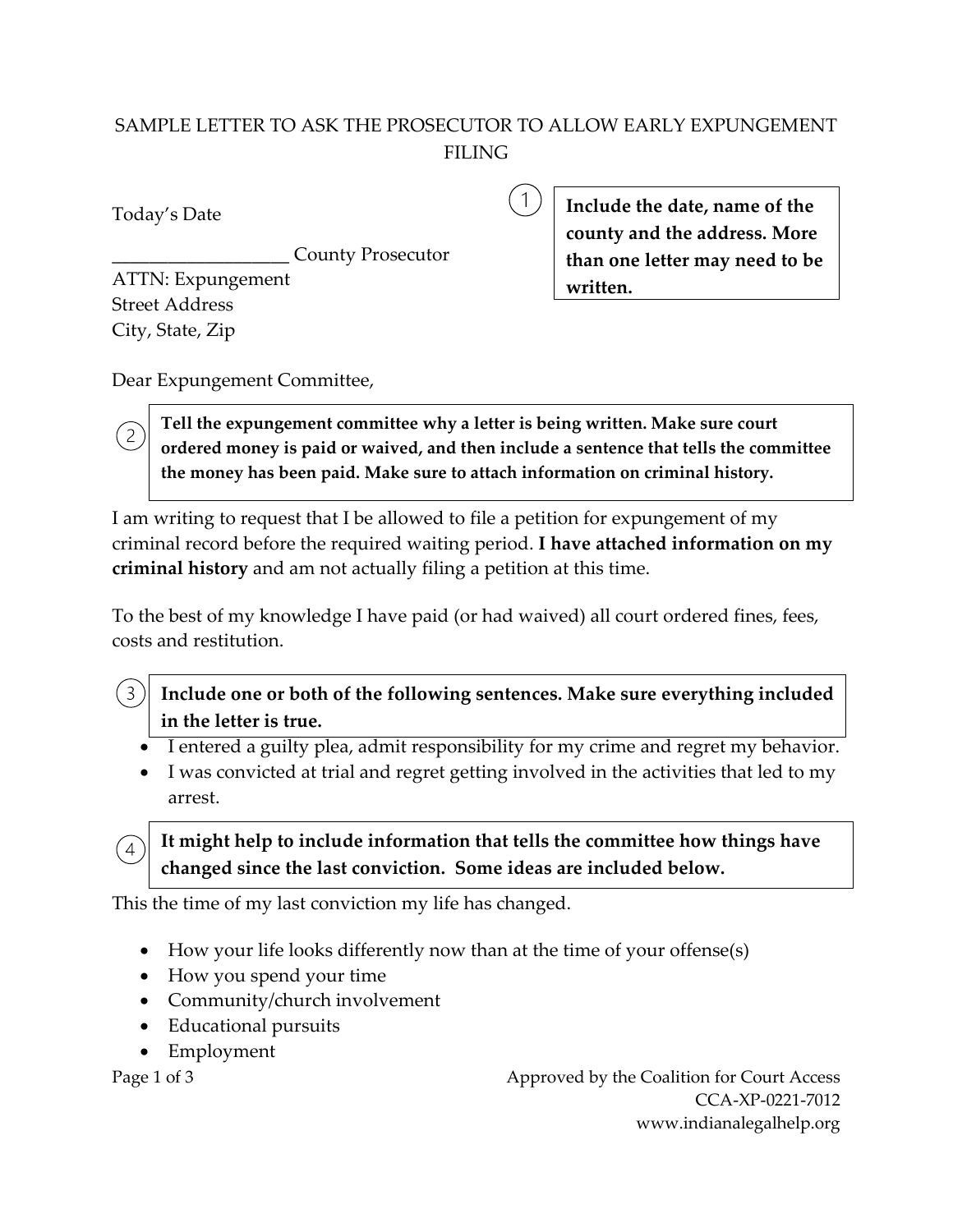- Perseverance
- Your involvement with family and friends

# **It might help to explain how an expungement would help. The following list includes examples of things that might be helped by an expungement.**

Allowing me to file for early expungement would help me with:

- Employment
- Education

 $(5)$ 

6

- Parenting
- Housing

**It might help to attach copies of any of the following to a letter to the** 

I have attached:

- Letters of character reference.
- Certificates of education/volunteerism

• Anything else that you believe demonstrates your character in a positive way

**It might help to end by thanking the committee and signing the letter. Include**

 $(7)$ **contact information.**

Thank you for your consideration.

Sincerely,

Your Signature Your Name/Phone Number/Your Address